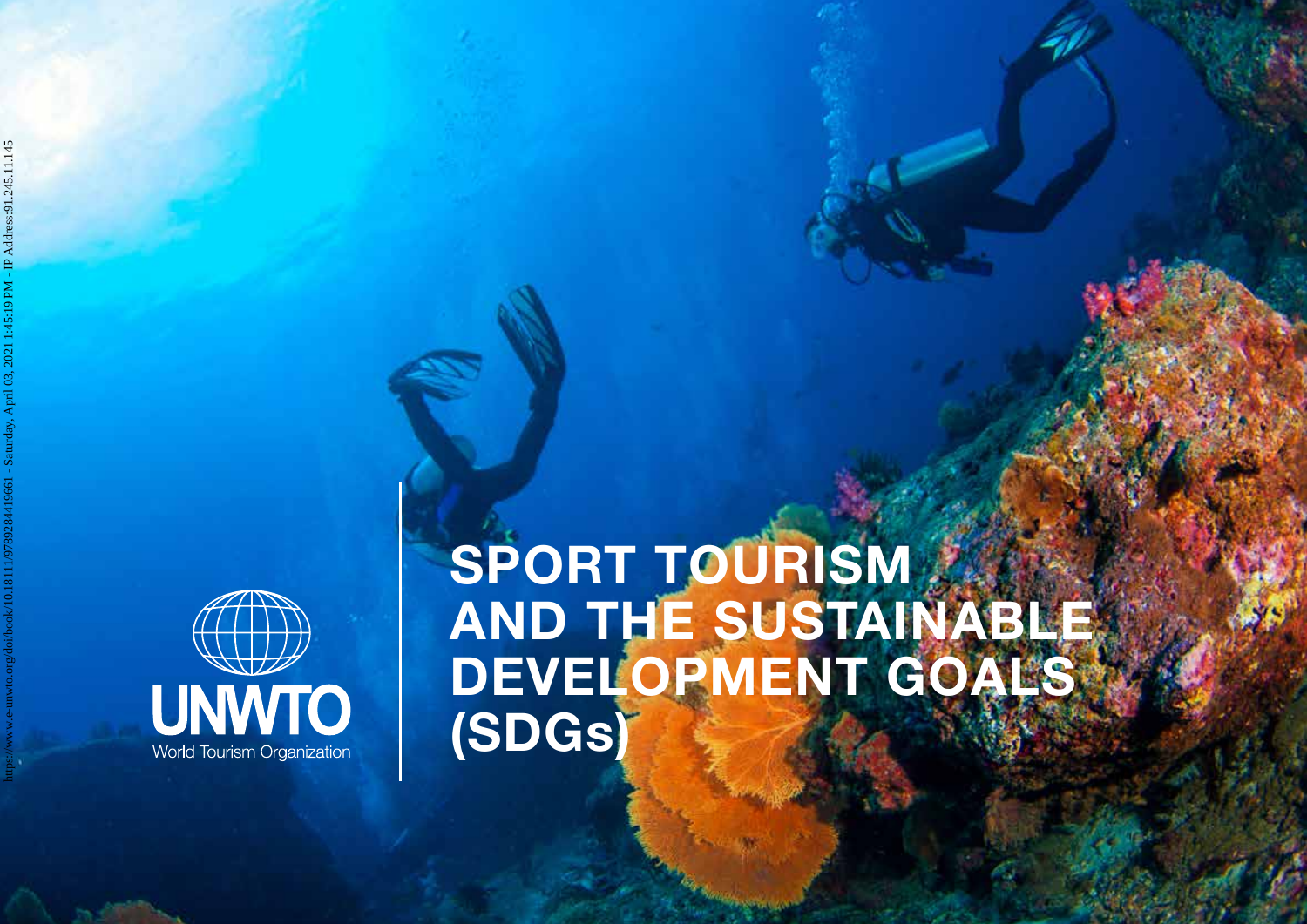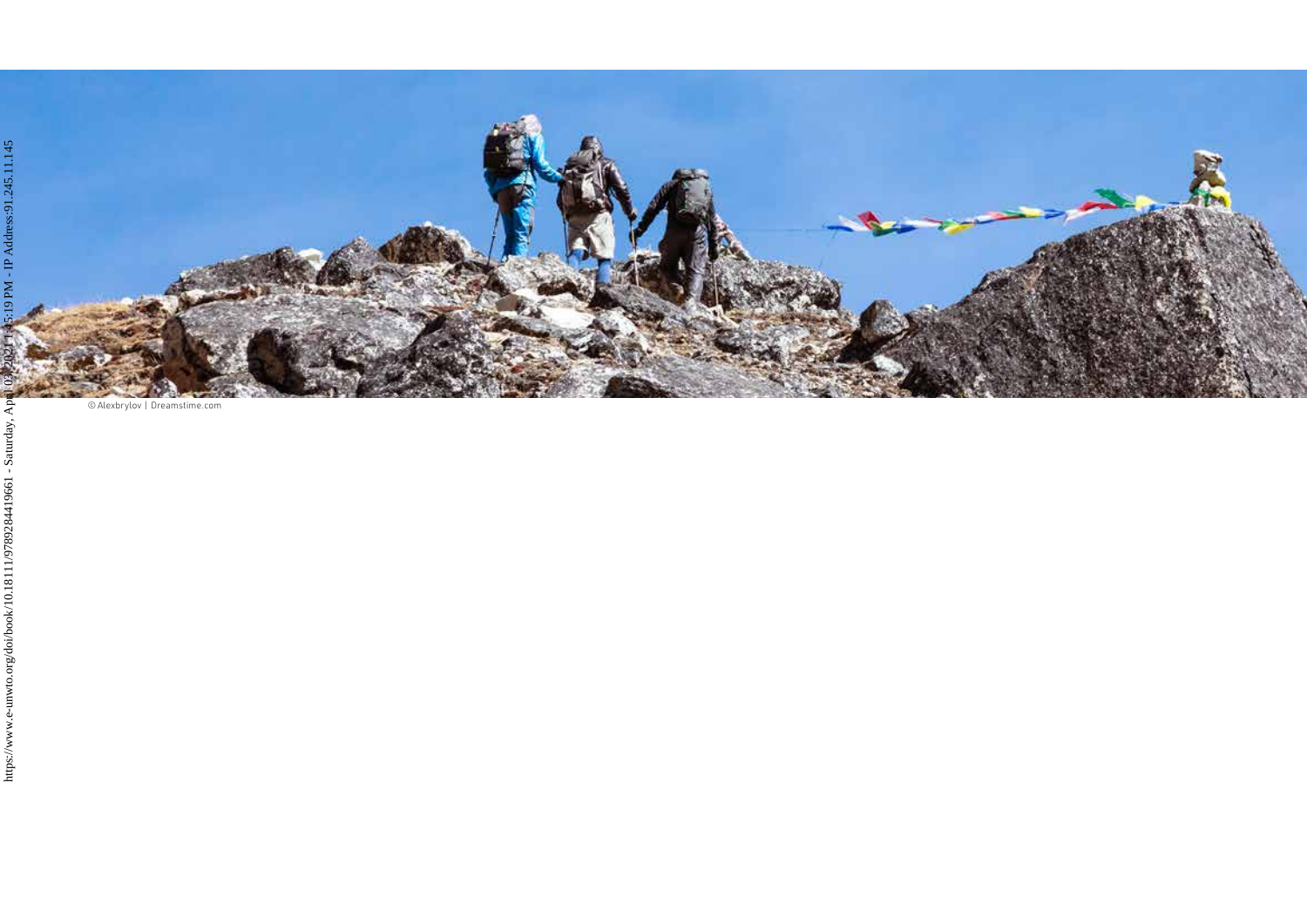

# **SPORT TOURISM AND THE SUSTAINABLE DEVELOPMENT GOALS (SDGs)**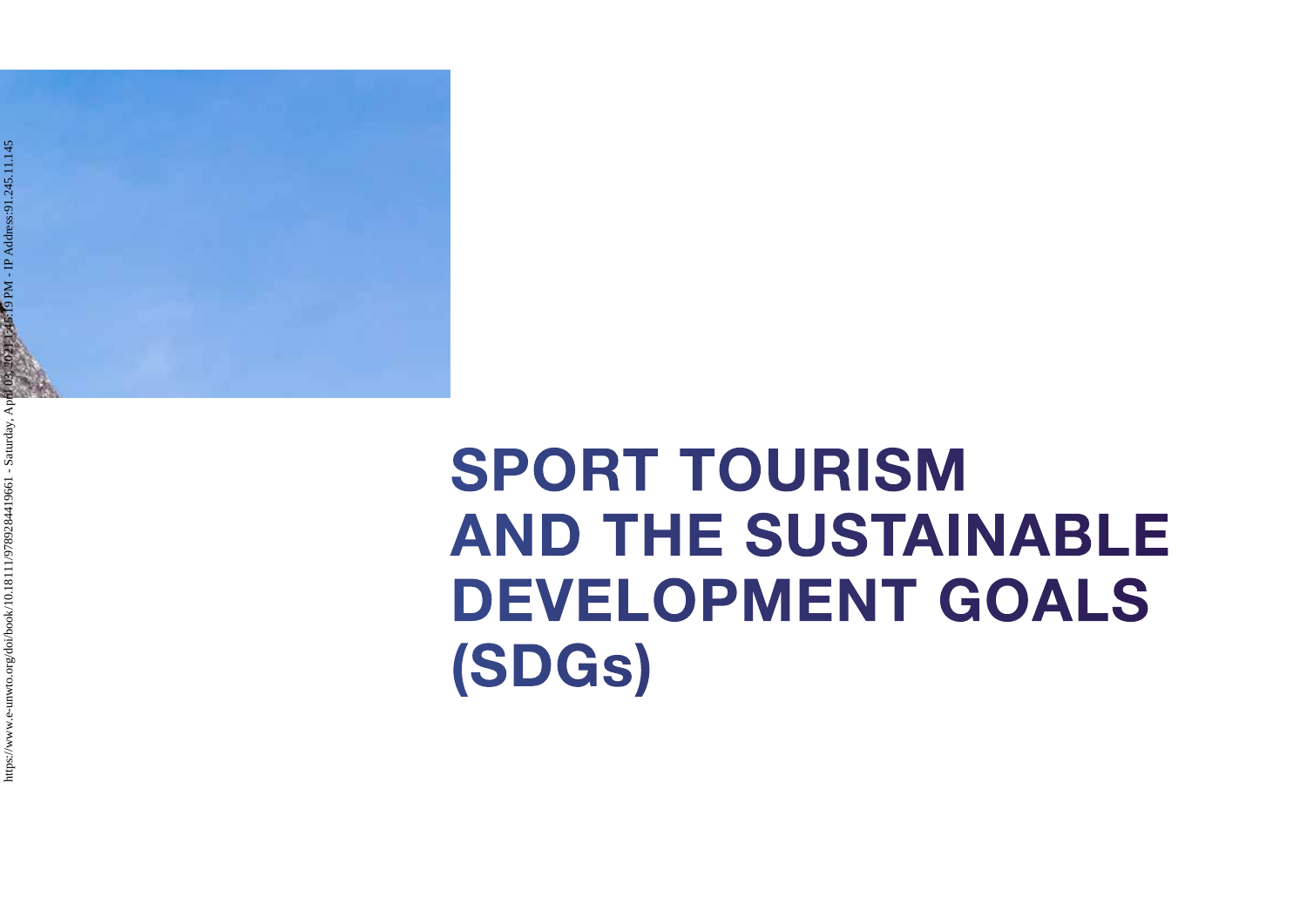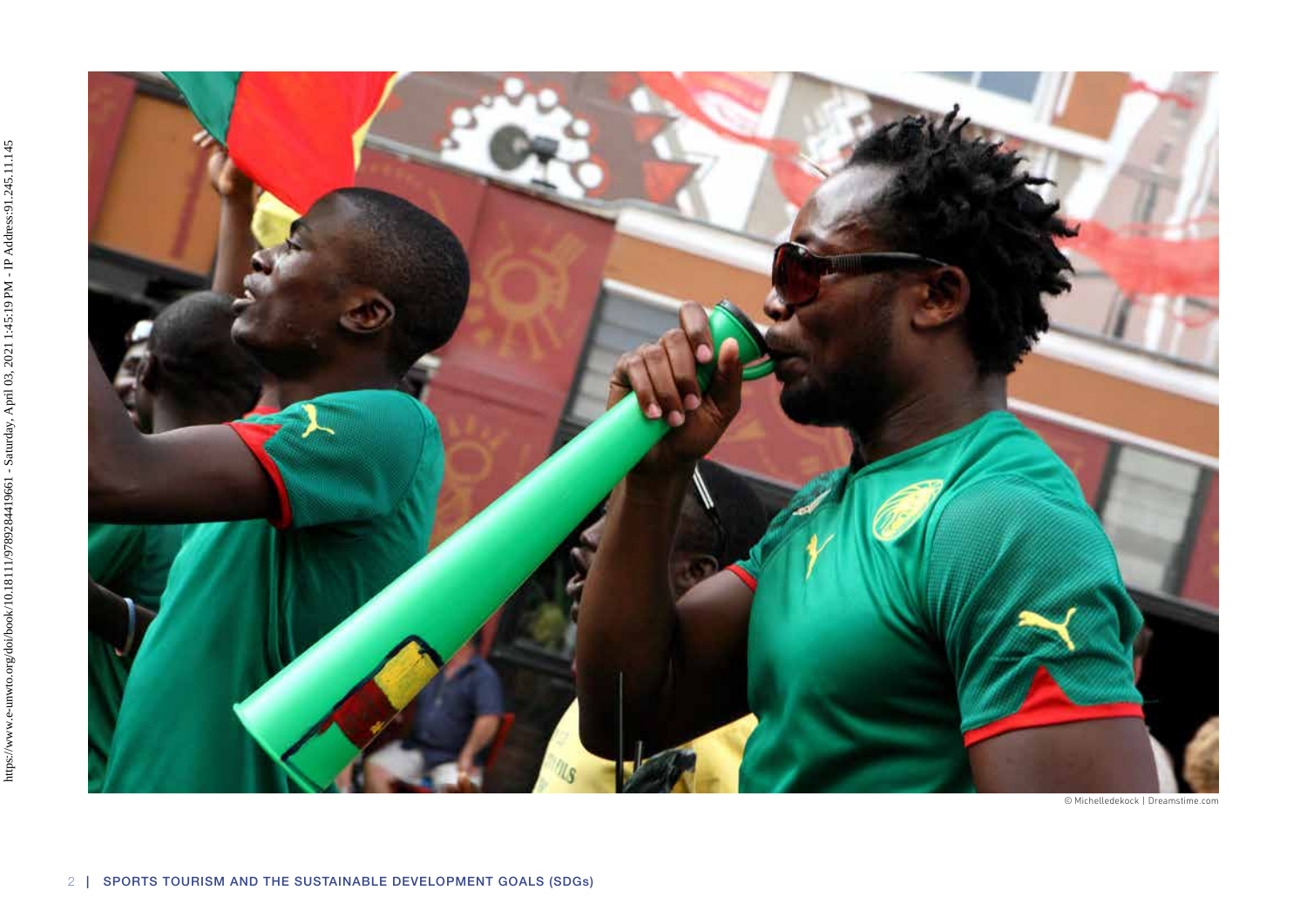#### SPORT TOURISM AND THE SDGS

Tourism can contribute to sustainable development and the achievement of the 17 Sustainable Development Goals (SDGs) if properly developed and managed. As a segment of tourism, sport tourism also helps achieve sustainable development in a distinct way stemming from its characteristics. The following overview illustrates how sport tourism can contribute to the SDGs and what needs to be considered when developing sport tourism to ensure its contribution to sustainable development.

The comparative strength of sport tourism lies in:

- ▬ Engagement in physical activities;
- ▬ Opportunities for interactions; and
- High development potential almost anywhere (small events or light activities like walking in particular).

Thanks to these characteristics, sport tourism can play an important role in achieving various SDGs if developed with consideration.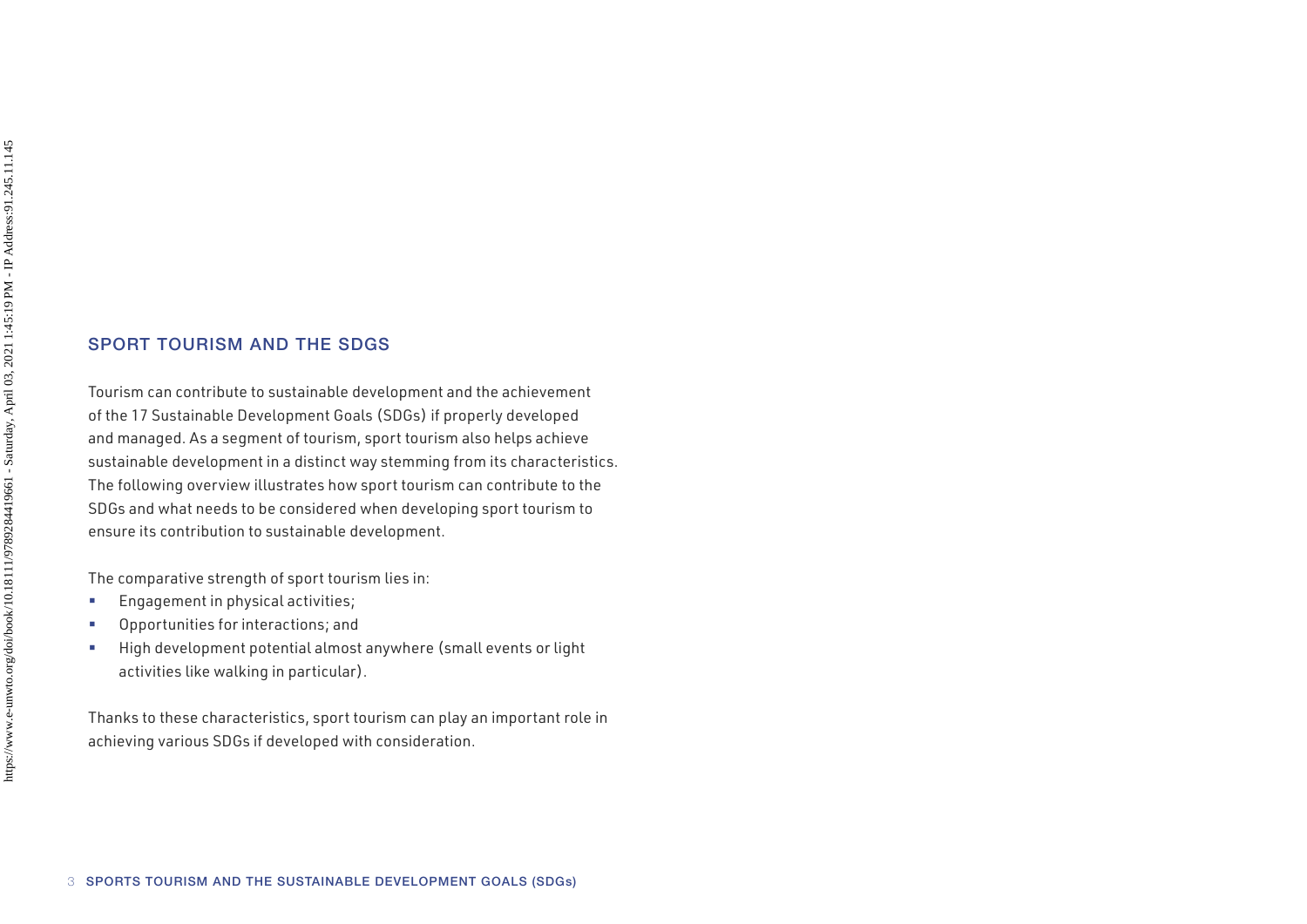![](_page_5_Picture_0.jpeg)

![](_page_5_Picture_1.jpeg)

#### SDG 8

## **PROMOTE SUSTAINED, INCLUSIVE AND SUSTAINABLE ECONOMIC GROWTH, FULL AND PRODUCTIVE EMPLOYMENT AND DECENT WORK FOR ALL**

Jobs and income opportunities: Sport tourism, as other segments of tourism, provides jobs and income opportunities including those for less favoured groups. Depending on the nature of sport tourism products and experiences developed, local people can work as instructors and guides who are likely to be paid more than average for their special skills. New businesses catering to sport tourists can be also expected, e.g., equipment rentals, transport services, etc.

Visitor spending: Sport tourists tend to spend more than average tourists (for renting equipment, hiring instructors, participation fees, etc.). Sport events, even small ones, attract participants and spectators, whose spending at the destination directly brings in economic benefits. Sport tourists tend to enjoy the other attractions in the destinations, which results in more spending.

How sport tourism can contribute to SDGs What needs to be considered when developing sport tourism and advancing the SDGs

Partnerships and community involvement: Successful development of sport tourism requires close cooperative relationship among stakeholders in sport (including sport commissions) and tourism sectors, as well as private and public sectors. Involvement of the communities is also crucial for sport tourism to benefit the destination as a whole and enhance welfare of the locals – the disadvantaged in particular. Engaging local people is crucial in various ways since it enables them to act for tourism development and improvement of quality of life of their own.

Support of the locals: Hiring local people, encouraging local entrepreneurs and utilizing local products help minimize economic leakage and maximize local benefits; and businesses can profit from special local knowledge.

Employees in sport tourism are often required to have special skills, especially as instructors and guides. Therefore, training opportunities need to be provided for local people. It is preferable that new or expanded business opportunities brought in by sport tourism are materialized by local small and medium-sized enterprises (SMEs) and it is necessary to provide them with business advice and micro finance.

Sport events: While planning a sport event, type and size needs to be appropriate to the capacity and characteristics of the destination. Timing and venue of a sport event should be considered with the objectives of the event taken into account.

In order to distinguish the event from others, it is important to add "local flavours": for example, combining sport activities with local culture and gastronomy and offering an opportunity to interact with local communities.

Offer incentives to participants and tourists to spend more at local shops, restaurants and other services, for instance in form of coupons.

Additionally, promotion and public relations in all types of media are crucial since sport events are a good opportunity for advertising the destination. If the event is held regularly, it is possible to achieve long-term positive impacts.

Sport events for a cause: Sport events can be held for a cause, where part of participation fees goes to projects or charities to help local communities; moreover, This not only helps communities but also it enhances visitor satisfaction and visitors' mental attachment to the destination, which stimulates repeated visits and good word of mouth.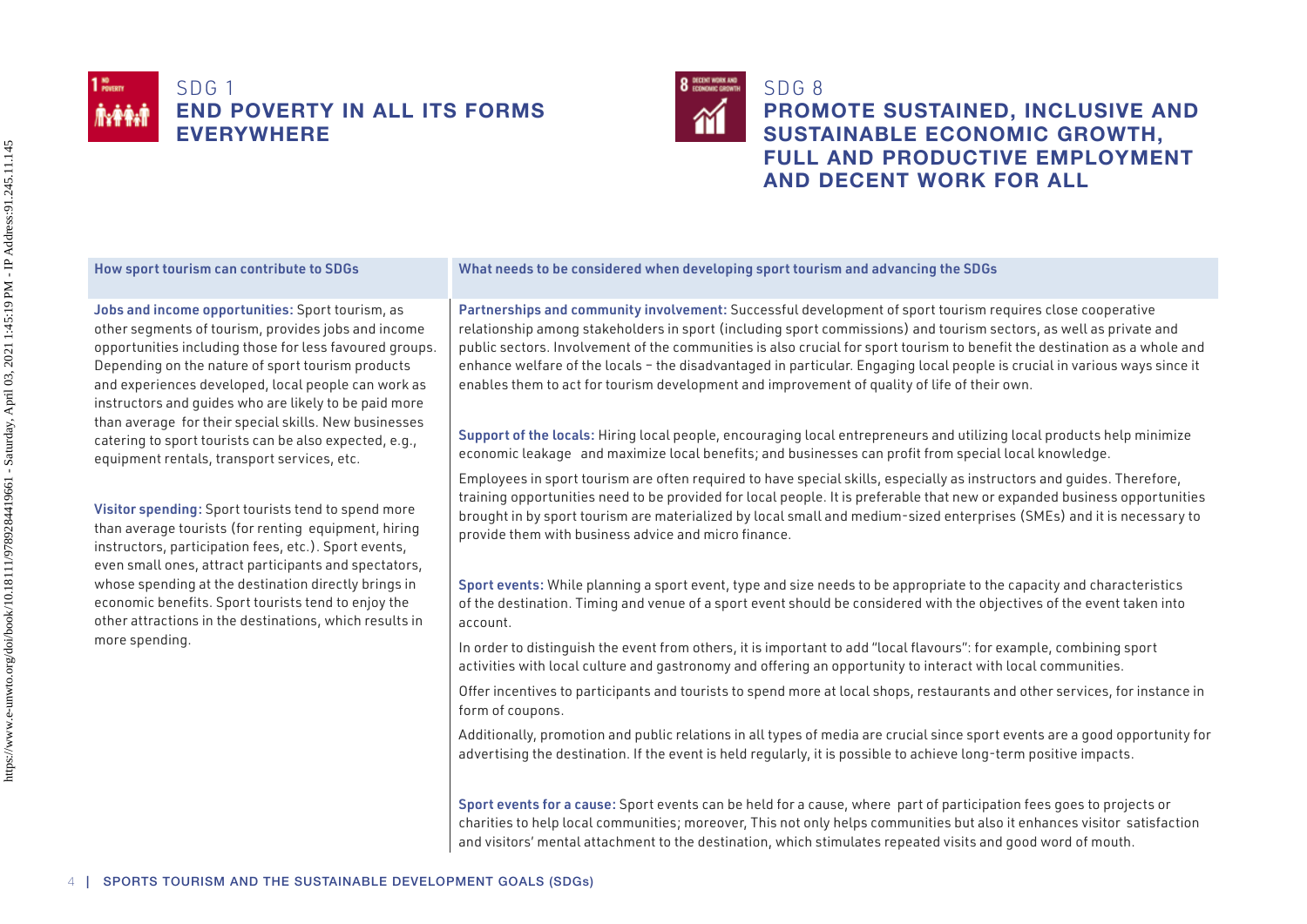| How sport tourism can contribute to SDGs                                                                                                                                                                                                                                                                                                                                                                                   | What needs to be considered when developing sport tourism and advancing the SDGs                                                                                                                                                                                                                                                                                                                                                                                                                                                                                                                                                                                                                                                                                                                                                                                                                                                                                                                                                                                                                                                                                                                                                                                                                                                                                                                                                                                                                                                                                                                                                                                                                                                                                                                                                                                                                                    |
|----------------------------------------------------------------------------------------------------------------------------------------------------------------------------------------------------------------------------------------------------------------------------------------------------------------------------------------------------------------------------------------------------------------------------|---------------------------------------------------------------------------------------------------------------------------------------------------------------------------------------------------------------------------------------------------------------------------------------------------------------------------------------------------------------------------------------------------------------------------------------------------------------------------------------------------------------------------------------------------------------------------------------------------------------------------------------------------------------------------------------------------------------------------------------------------------------------------------------------------------------------------------------------------------------------------------------------------------------------------------------------------------------------------------------------------------------------------------------------------------------------------------------------------------------------------------------------------------------------------------------------------------------------------------------------------------------------------------------------------------------------------------------------------------------------------------------------------------------------------------------------------------------------------------------------------------------------------------------------------------------------------------------------------------------------------------------------------------------------------------------------------------------------------------------------------------------------------------------------------------------------------------------------------------------------------------------------------------------------|
| <b>Competitiveness:</b> Sport tourism can enhance a<br>destination's attractiveness and competitiveness by<br>expanding its tourism offer. This helps increase a length<br>of stay and spending of visitors. Sport tourism products<br>and sport events can contribute to dispersal of tourists<br>spatially and temporally when they are organized in<br>a less-visited area of the destination or in off-peak<br>season. | New sport: A destination can even create a new sport or sport event taking advantage of its unique natural and cultural<br>heritage. It may start small, but it can be a major attraction if it becomes popular to visitors and residents alike.<br>Technology: Sport tourism should take advantage of the latest technology and innovation such as artificial intelligence<br>(AI), augmented reality (AR) or virtual reality (VR), which can make sport tourism more exciting and entertaining. Stadia<br>and arenas have begun smartization utilizing applications and wearable devices to improve audience's convenience.<br>Sport events and museums can enhance visitor experiences with the help of technology. It is also expected that<br>innovation creates new gears for the people with disabilities to enjoy sport activities.<br>Combining sport tourism with other tourism resources: Sport tourists are likely to want to experience other attractions<br>during their stay at a destination. Participants of a sport event, non-competitive ones in particular, but also other<br>sport tourist who do not attend sport events, tend to take advantage of the event opportunity to discover other tourist<br>attractions at a destination.<br>Therefore, it is important to combine sport tourism with other tourism resources in a destination and promote them<br>together. This helps distinguish a destination from others and brings addtional benefits to a destination as a whole.<br>Safety: Whatever sport tourism is developed, safety is utmost important. Sport activities must be programmed with<br>minimum risk. Participants need to be informed of the risk and safety measures and act responsibly. Instructors<br>and guides need to have a good knowledge of how to act in emergency through trainings. Visitors, employees and<br>businesses should be appropriately insured. |

5 SPORTS TOURISM AND THE SUSTAINABLE DEVELOPMENT GOALS (SDGs)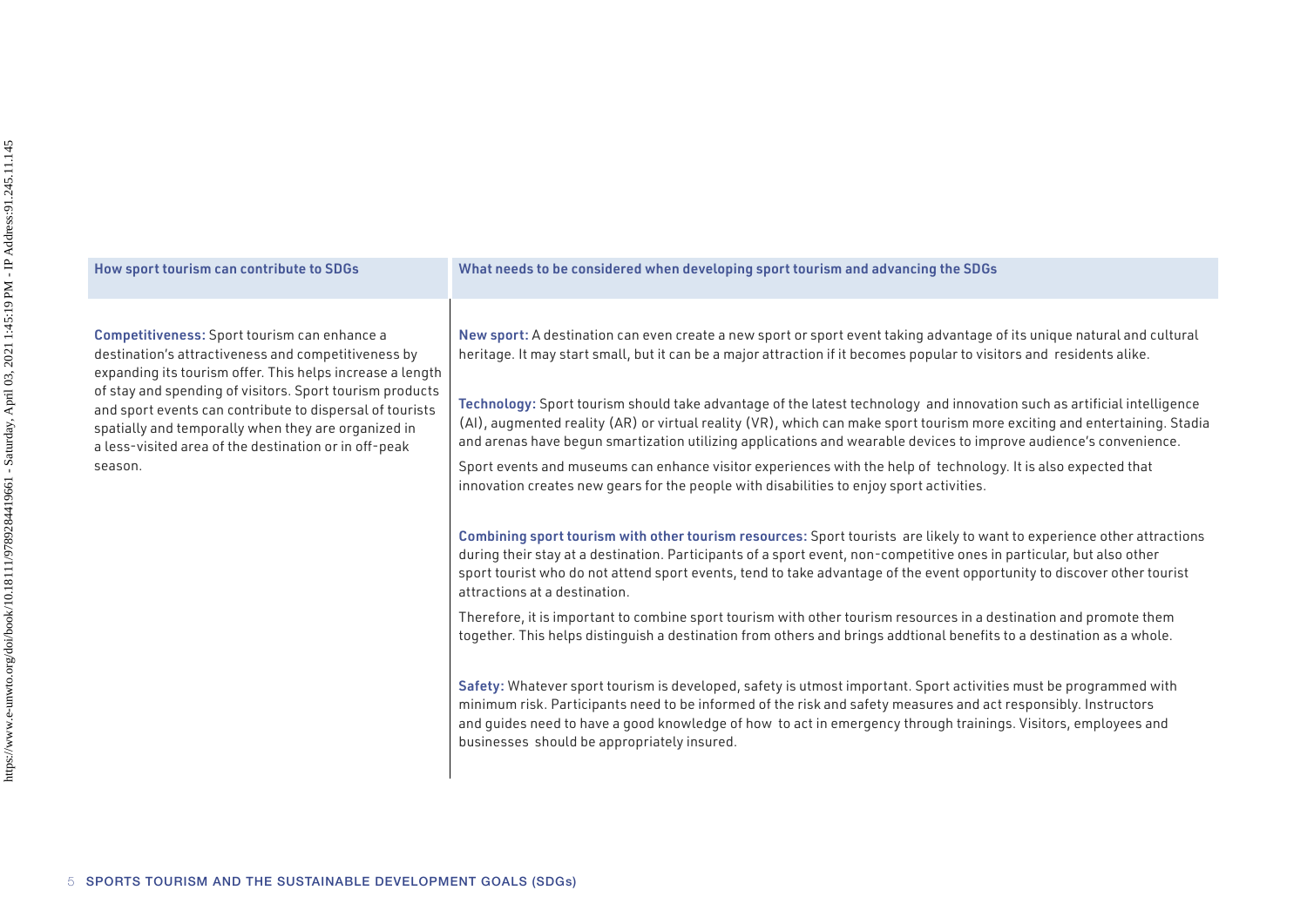![](_page_7_Picture_0.jpeg)

#### SDG 3 **ENSURE HEALTHY LIVES AND PROMOTE WELL-BEING FOR ALL AT ALL AGES**

Well-being of tourists: Sport tourism enhances physical and mental well-being of participants; it helps maintain and/or improve their health. Participants of sport tourism may have positive emotions associated to their experience such as fun and excitement, a sense of fellowship with other travellers, and feelings of accomplishment and self-esteem. Sport tourism helps espacilly young people achieving both educational and personal development while having fun with friends.

Welfare of the locals: Sport tourism provides local residents of a destination with sport opportunities which can have positive impacts on residents and tourists alike, leading to a healthy and active lifestyle.

Sport activities can bring about self-fulfillment and enhance self-confidence among local people, through which the locals are empowered.

How sport tourism can contribute to SDGs What needs to be considered when developing sport tourism and advancing the SDGs

Participation of residents: It is preferable to promote sport activities not only to visitors but also local residents for health and well-being of their own. If visitors and residents participate in the same sport programmes, it also brings about good opportunities for them to interact, which enhance visitor satisfaction and local pride. In this sense, sport opportunities for the locals and sport tourism can be developed hand in hand.

![](_page_7_Picture_8.jpeg)

© Alexbrylov | Dreamstime.com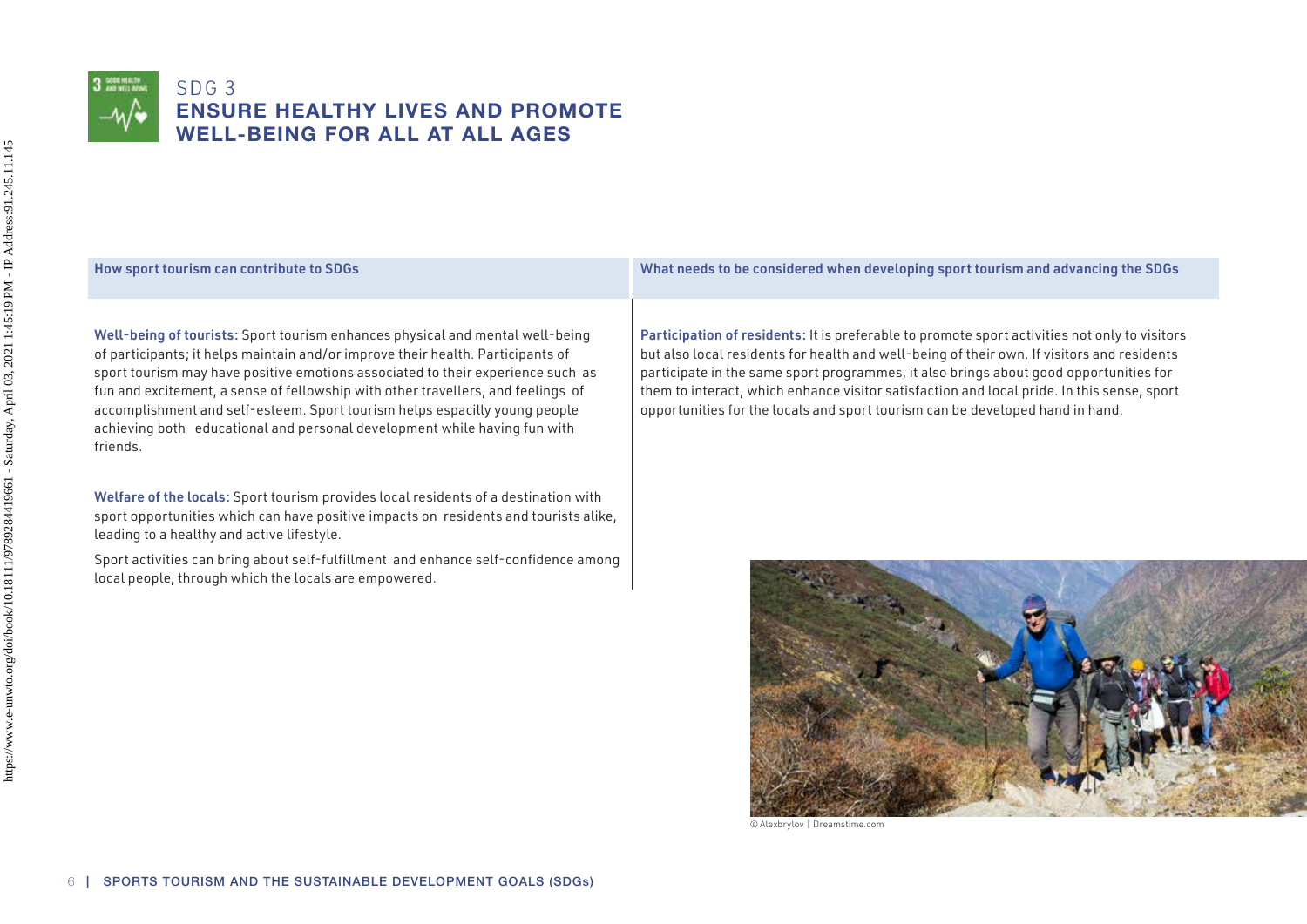![](_page_8_Picture_0.jpeg)

| How sport tourism can contribute to SDGs                                                                                                                                                                                                                        | What needs to be considered when developing sport tourism and advancing the SDGs                                                                                                                                                                                                                                                                                       |
|-----------------------------------------------------------------------------------------------------------------------------------------------------------------------------------------------------------------------------------------------------------------|------------------------------------------------------------------------------------------------------------------------------------------------------------------------------------------------------------------------------------------------------------------------------------------------------------------------------------------------------------------------|
| Jobs and income opportunities: The number of women making sport holidays and<br>joining women-only travel groups are on the rise, which may expand opportunities<br>for local women to cater to these groups and expand women's employment in sport<br>tourism. | Consideration of women: It is important to provide training and micro finance for women<br>and support local businesses owned by women, sometimes intentionally, to enhance their<br>empowerment.<br>This includes creating and promoting opportunities for female athletes to get inspired and<br>to engage the destination with their female sports representatives. |
| Athletes as a role model: Female athletes participating in sport tourism or events<br>can be an inspiring role model for the local women.                                                                                                                       |                                                                                                                                                                                                                                                                                                                                                                        |

![](_page_8_Picture_2.jpeg)

© Microgen | Dreamstime.com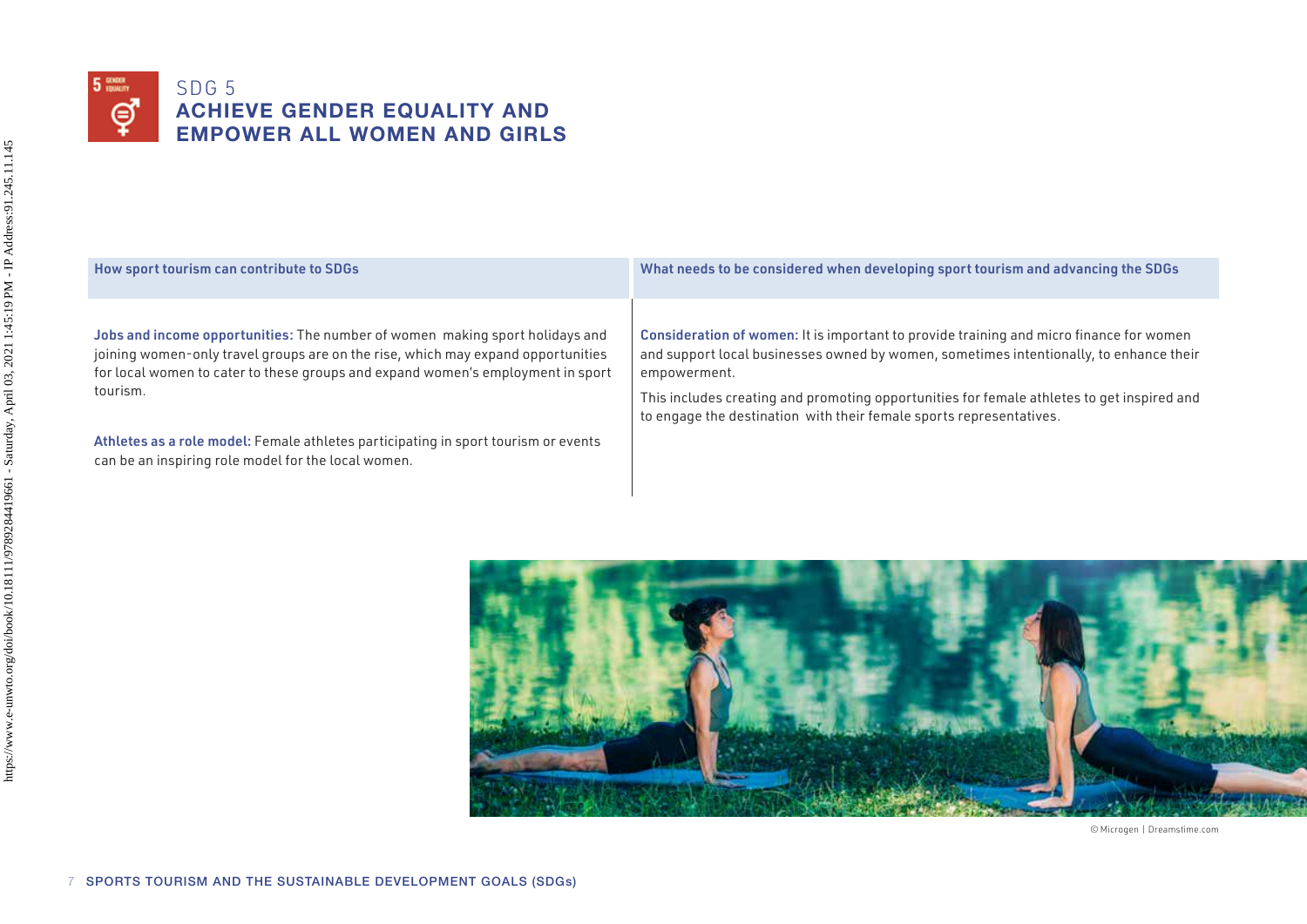![](_page_9_Picture_0.jpeg)

![](_page_9_Picture_1.jpeg)

#### SDG 11 **MAKE CITIES AND HUMAN SETTLEMENTS INCLUSIVE, SAFE, RESILIENT AND SUSTAINABLE**

How sport tourism can contribute to SDGs What needs to be considered when

developing sport tourism and advancing the SDGs

Accessibility: Accessible sport tourism products (e.g., hand bikes) provide people with disabilities, both residents and visitors alike, with opportunities for sport. Parasport activities can be enjoyed by everybody including tourists and residents with and without disabilities. Development of accessible sport tourism can improve general accessibility in the destination by provision of not only such tourism products but also accessible accommodation and transport.

Furthermore, accessible sport tourism helps increase the understanding for people with disabilities in society and engage the disabled in social activities.

Enhancement of accessibility: Accessible sport tourism should be considered as an accelerator for social inclusiveness with local needs taken into consideration.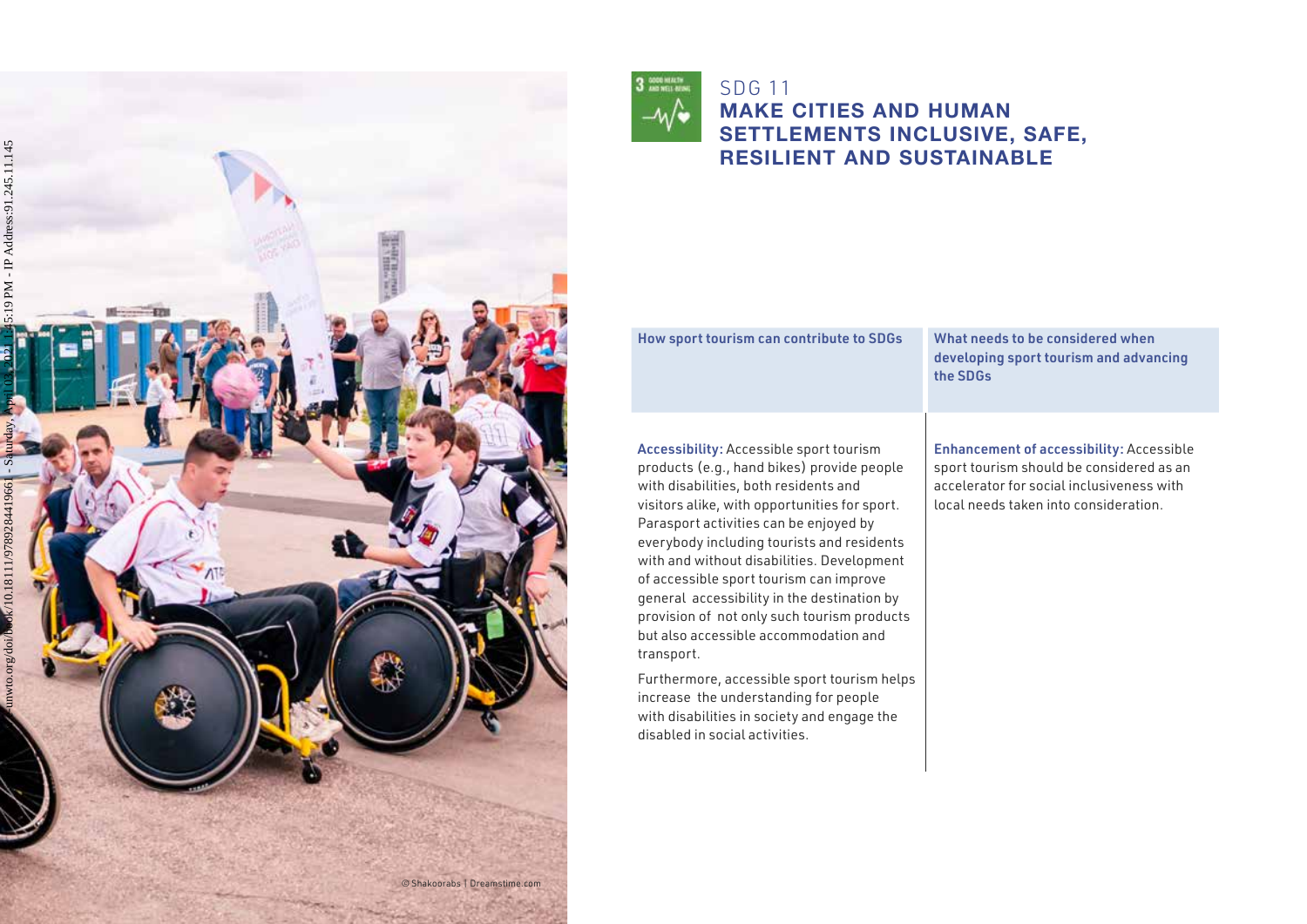![](_page_10_Picture_0.jpeg)

14 или мнэ

 $\sum_{i=1}^{\infty}$ 

### SDG 12 **ENSURE SUSTAINABLE CONSUMPTION AND PRODUCTION PATTERNS**

SDG 14

## **CONSERVE AND SUSTAINABLY USE THE OCEANS, SEAS AND MARINE RESOURCES FOR SUSTAINABLE DEVELOPMENT**

![](_page_10_Picture_4.jpeg)

#### SDG 13

**TAKE URGENT ACTION TO COMBAT CLIMATE CHANGE AND ITS IMPACTS**

![](_page_10_Picture_7.jpeg)

SDG 15 **PROTECT, RESTORE AND PROMOTE SUSTAINABLE USE OF TERRESTRIAL ECOSYSTEM AND HALT BIODIVERSITY LOSS**

| How sport tourism can contribute to SDGs                                                                                                                                                                                                                                                                                                                                                                                                                                                                                                                                                                                                                                                                                                                 | What needs to be considered when developing sport tourism and advancing the SDGs                                                                                                                                                                                                                                                                                                                                                                                                                                                                                                                                                                                                                                                                                                                                                                                                                                                                                                                                                                                                                     |
|----------------------------------------------------------------------------------------------------------------------------------------------------------------------------------------------------------------------------------------------------------------------------------------------------------------------------------------------------------------------------------------------------------------------------------------------------------------------------------------------------------------------------------------------------------------------------------------------------------------------------------------------------------------------------------------------------------------------------------------------------------|------------------------------------------------------------------------------------------------------------------------------------------------------------------------------------------------------------------------------------------------------------------------------------------------------------------------------------------------------------------------------------------------------------------------------------------------------------------------------------------------------------------------------------------------------------------------------------------------------------------------------------------------------------------------------------------------------------------------------------------------------------------------------------------------------------------------------------------------------------------------------------------------------------------------------------------------------------------------------------------------------------------------------------------------------------------------------------------------------|
| <b>Enhancing awareness and encouraging environmental</b><br>measures: Nature-based sport tourism provides<br>opportunities to directly experience and enjoy the<br>nature. As such, it relies on the very presence of natural<br>resources.<br>Global warming has negative impacts on snow sport<br>tourism; it accelerated the loss of biodiversity on<br>land and under water; and the loss of fauna and flora<br>degrades enjoyment of hiking and trekking.<br>Because its close relationship with nature, sport<br>tourism plays an important role to enhance awareness<br>of nature's value and importance of its protection, and<br>to encourage measures for environmental preservation<br>among travellers, the locals and the tourism industry. | Sustainable use of natural resources: Sport tourism must be developed taking into account sustainability of natural<br>resources and biodiversity. Nature-based sport tourism must champion the preservation of natural environment without<br>which it cannot sustain.<br>Preservation of landscape and avoidance of any kind of pollution should also be considered. Tourism fees can be used<br>for preservation of natural resources.<br>Environmental measures: Sport tourism operators should make the best efforts in taking environmental measures: for<br>example, to use motors and other equipment with less - preferably no - emissions of CO2, noise and pollutants,<br>to reuse/recycle sport equipment and to restrict use of hazardous materials (e.g., pesticides).<br>Sport resorts and events should be managed in an environmentally friendly way (efficient water and energy use, waste<br>management, recycling, etc.). Sport tourism operators and sport event organizers (large ones in particular) should<br>consider sustainability while choosing suppliers and products. |
|                                                                                                                                                                                                                                                                                                                                                                                                                                                                                                                                                                                                                                                                                                                                                          | Educating tourists and the locals: Tourism is an agent for change. It is crucial to educate tourists and the locals about<br>the importance of the destination's environment and its protection through signage, leaflets, workshops and classes<br>at school, etc. It should also be considered to communicate the message to the world together with tourists and locals.<br>(Refer to the Cancun Declaration:                                                                                                                                                                                                                                                                                                                                                                                                                                                                                                                                                                                                                                                                                     |
|                                                                                                                                                                                                                                                                                                                                                                                                                                                                                                                                                                                                                                                                                                                                                          | https://www.cbd.int/cop/cop-13/hls/in-session/cancun-declaration-draft-dec-03-2016-pm-en.pdf.)                                                                                                                                                                                                                                                                                                                                                                                                                                                                                                                                                                                                                                                                                                                                                                                                                                                                                                                                                                                                       |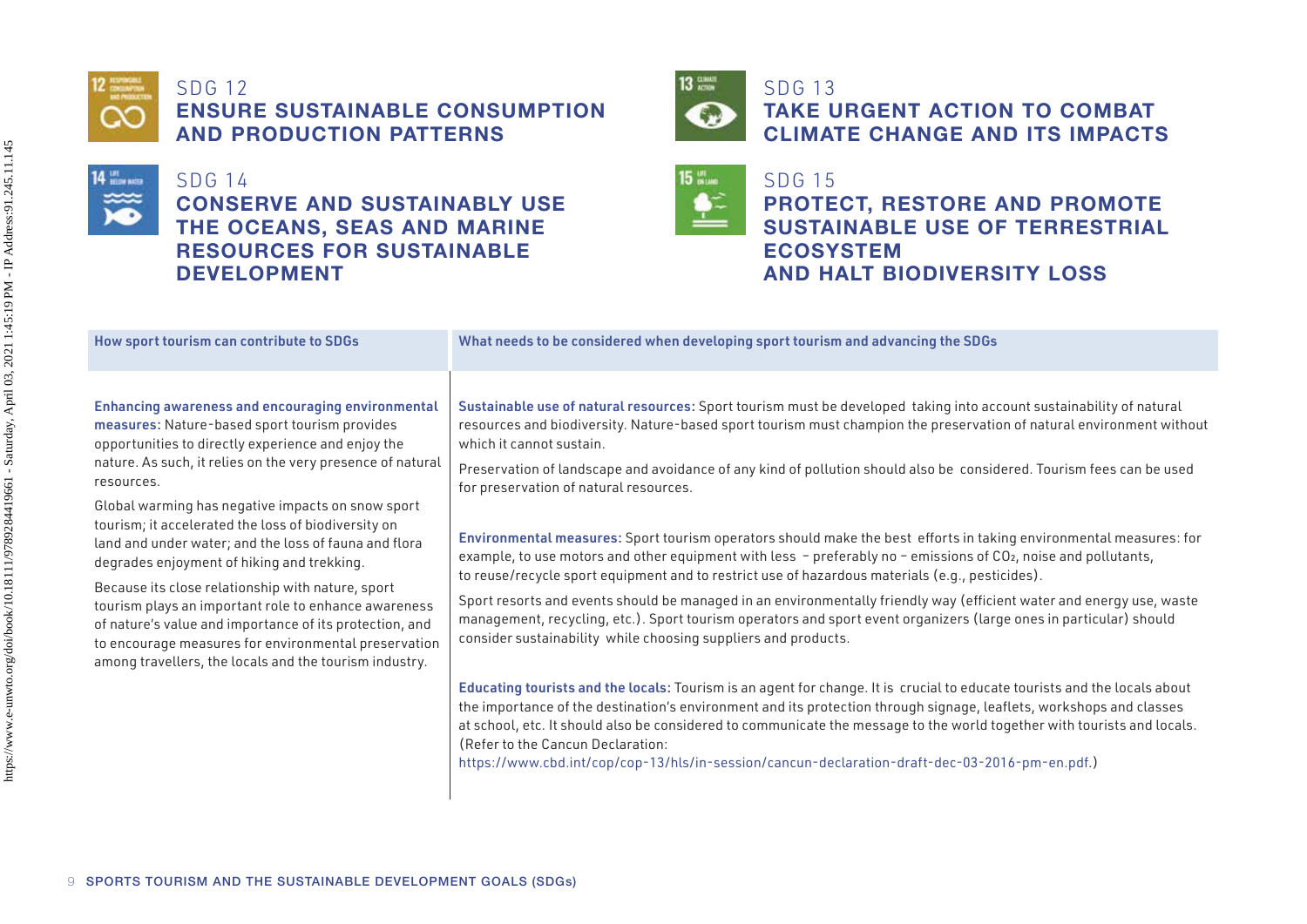![](_page_11_Picture_0.jpeg)

#### SDG 16 **PROMOTE PEACEFUL AND INCLUSIVE SOCIETIES, PROVIDE ACCESS TO JUSTICE FOR ALL AND BUILD INCLUSIVE INSTITUTIONS**

![](_page_11_Picture_2.jpeg)

Promoting mutual understanding: Sport tourism provides encounters between people of diverse cultural backgrounds from all over the world and let them interact with each other through sport activities. Sport tourism can foster friendship and mutual understanding, laying the foundation of more peaceful societies. It also helps the locals and visitors having friendly relationship through sport and other activities.

How sport tourism can contribute to SDGs What needs to be considered when developing sport tourism and advancing the SDGs

Encouraging interactions: It is important to ensure opportunities where the locals and visitors can interact; it can be a sport activity itself, a specially created space such as fan zones or programmes that both residents and visitors can participate.

![](_page_11_Picture_7.jpeg)

© Chaiyon021 | Dreamstime.com

https://www.e-unwto.org/doi/book/10.18111/9789284419661 - Saturday, April 03, 2021 1:45:19 PM - IP Address:91.245.11.145

- Saturday, April 03, 2021 1:45:19 PM - IP Address:91.245.11.145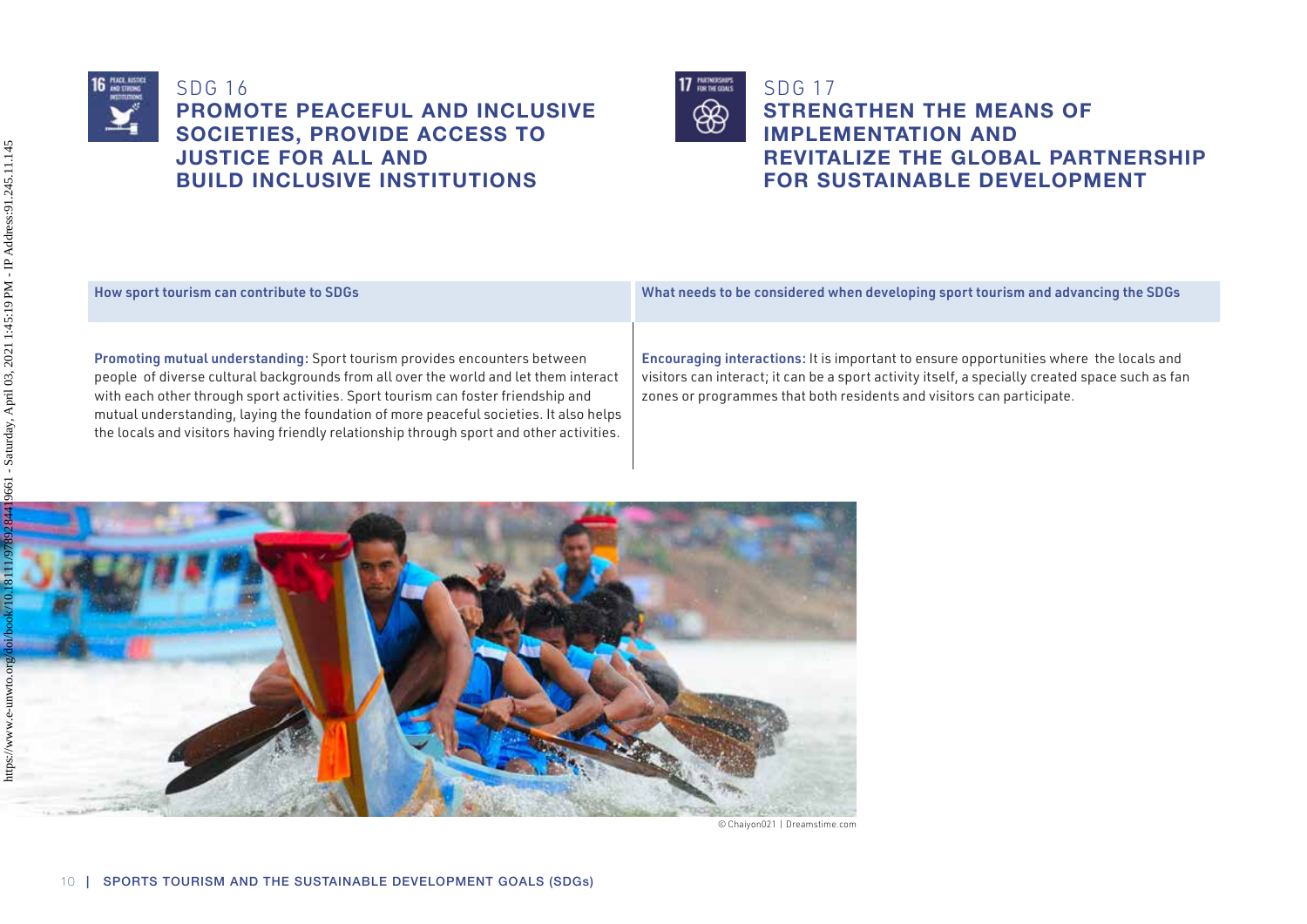Copyright © 2019, World Tourism Organization (UNWTO) Copyright cover photo: © Avisual2009 | Dreamstime.com

#### Sport Tourism and the Sustainable Development Goals (SDGs)

ISBN, printed version: 978-92-844-1965-4 | ISBN, electronic version: 978-92-844-1966-1 DOI: 10.18111/9789284419661

Published by the World Tourism Organization (UNWTO), Madrid, Spain. First published: 2020 | All rights reserved.

World Tourism Organization (UNWTO) Tel.: (+34) 915 67 81 00 C/ Poeta Joan Maragall, 42 www.unwto.org 28020 Madrid, Spain E-mail: info @ unwto.org

The designations employed and the presentation of material in this publication do not imply the expression of any opinions whatsoever on the part of the Secretariat of the World Tourism Organization (UNWTO) concerning the legal status of any country, territory, city or area, or of its authorities or concerning the delimitation of its frontiers or boundaries.

#### Citation:

World Tourism Organization (2019), *Sport Tourism and the Sustainable Development Goals (SDGs),* UNWTO, Madrid, DOI: https://doi.org/10.18111/9789284419661.

All UNWTO publications are protected by copyright. Therefore, and unless otherwise specified, no part of a UNWTO publication may be reproduced, stored in a retrieval system or utilized in any form or by any means, electronic or mechanical, including photocopying, microfilm, scanning, without prior permission in writing. UNWTO encourages dissemination of its work and is pleased to consider permissions, licensing, and translation requests related to UNWTO publications.

Permission to photocopy UNWTO material in Spain must be obtained through:

Centro Español de Derechos Reprográficos (CEDRO) Tel.: (+34) 913 08 63 30 Calle Alcalá, 26, 3º www.cedro.org 28014 Madrid, Spain E-mail: cedro @ cedro.org

For authorization of the reproduction of UNWTO works outside of Spain, please contact one of CEDRO's partner organizations, with which bilateral agreements are in place (see: https://www.cedro.org/english?lng=en).

For all remaining countries as well as for other permissions, requests should be addressed directly to the World Tourism Organization. For applications see: https://www.unwto.org/unwto-publications.

#### Acknowledgments:

The present publication was prepared by Mr Shuichi Kameyama under the supervision of Ms Sandra Carvão, Chief of the UNWTO Department of Tourism Market Intelligence and Competitiveness.